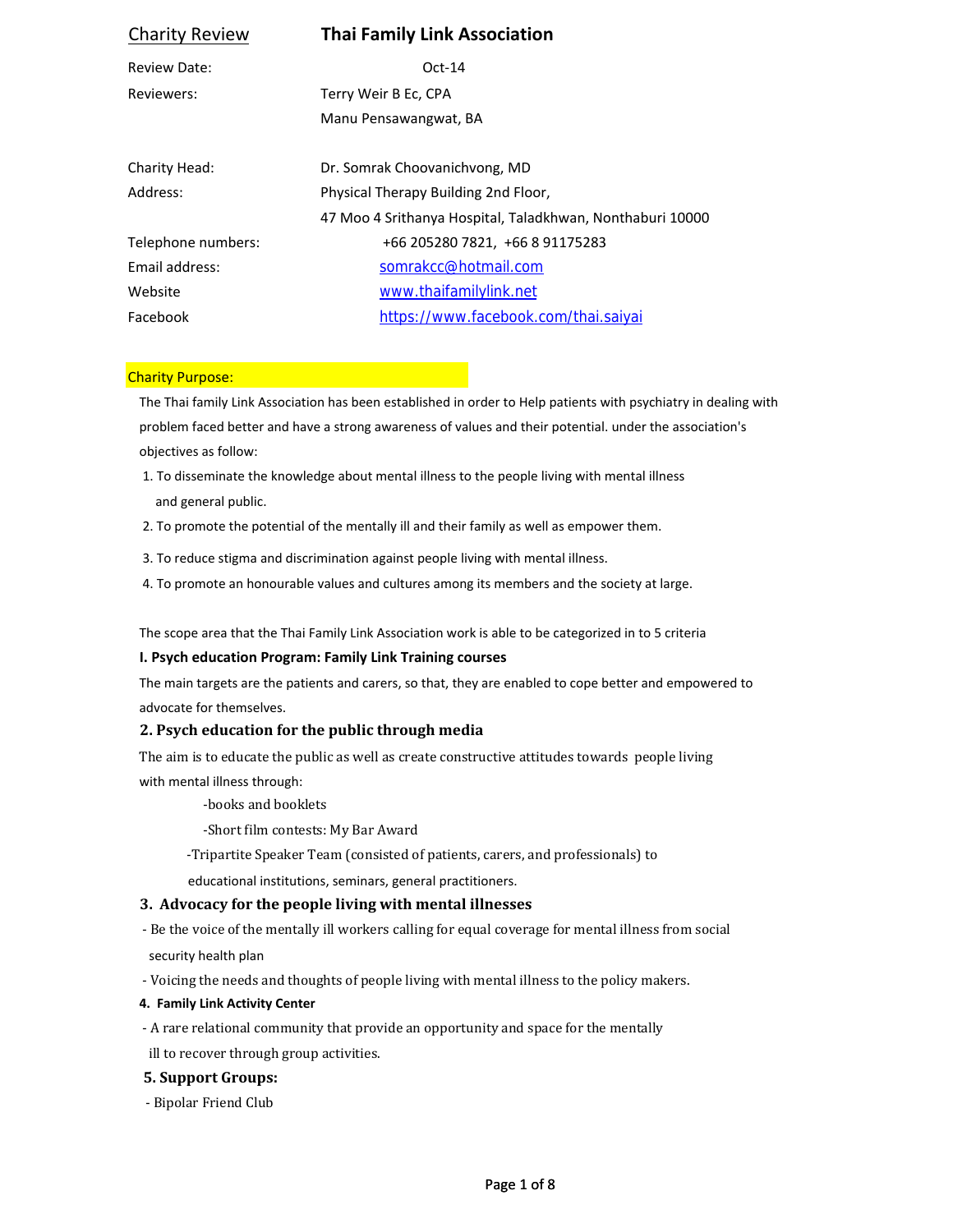- Carers' Support Group: San Sai Yai Group (Weaving the Links)

The Thai Family Link has its ambition to be an institute where society and people living with mental illness meet and participate in meaningful endeavours and to be a foundation to care for people who suffer from mental illness.

#### Review Process :

Giving Back Assoc.'s team work had visited Thai Family Link on September 9, Wednesday 2013 and met with Dr. Somrak Choovanichvong, M.D. the Chairperson of Thai Family Link Association with Kuhn Kieran Tiangtham Volunteer speakers of the association and other two members Kuhn Somboon Chungto and Ms. Guessmas Paewskul. The team has gained understanding on main objective and dedication of the association's members in order to help patients with psychiatric disorders and support patient families in having insight and open opportunities to those patients through various association's development programs such as career training for patients to help themselves.

#### Background to the Need for the Charities Support:

were many representatives joining the first conference such as

 **‐** In 2000, The work of Thai Family Link in Thailand has been initiated by the self dedication of Dr. Somrak Choovanichvong with the confidence that the patient with psychiatric disorder has a potential to help themselves as well as helping each other to live a better life in Thai society, If they get the knowledge and the combination of network support. Dr. Marcus Chiu with Dr. Shing Lee in Hong Kong has created the training and relatives with their curriculum in the year and has established Family Link Organization in the year after. The training curriculum has been continually developed since then.

 ‐ In 2002, the family link program had been presented in the academic conference and the company of Janssen ‐ Cilag had expressed its interested to support the program by being a host to invite representatives from various countries in Asia region to join the program awareness first conference in Hong Kong which there

 ‐ In 2003, Dr. Somrak Choovanichvong signed an agreement to get copy right lessons of the Family Link curriculum Program from Dr. Marcus Chew in July 2003, after her completely translation to Thai with some adjustment to be applicable with Thai culture.

- ‐ March 1, 2004, the first Family Link Training in Thailand, the training course has been conducted for patients with psychiatric disorders, there were 15 patients participated with the course at the then. The training course has consecutively conducted for the patient which there are currently more than 1000 patients participated.
- ‐ July 1, 2005, Family Link Activity Center was established at the Physical Therapy Building of Sritanya Hospital, the hospital for the mental illness patient, in order to offer the services of counselling for patients who recovered, person who take care those patients through arts, crafts, physical exercises, music, English and computer training etc.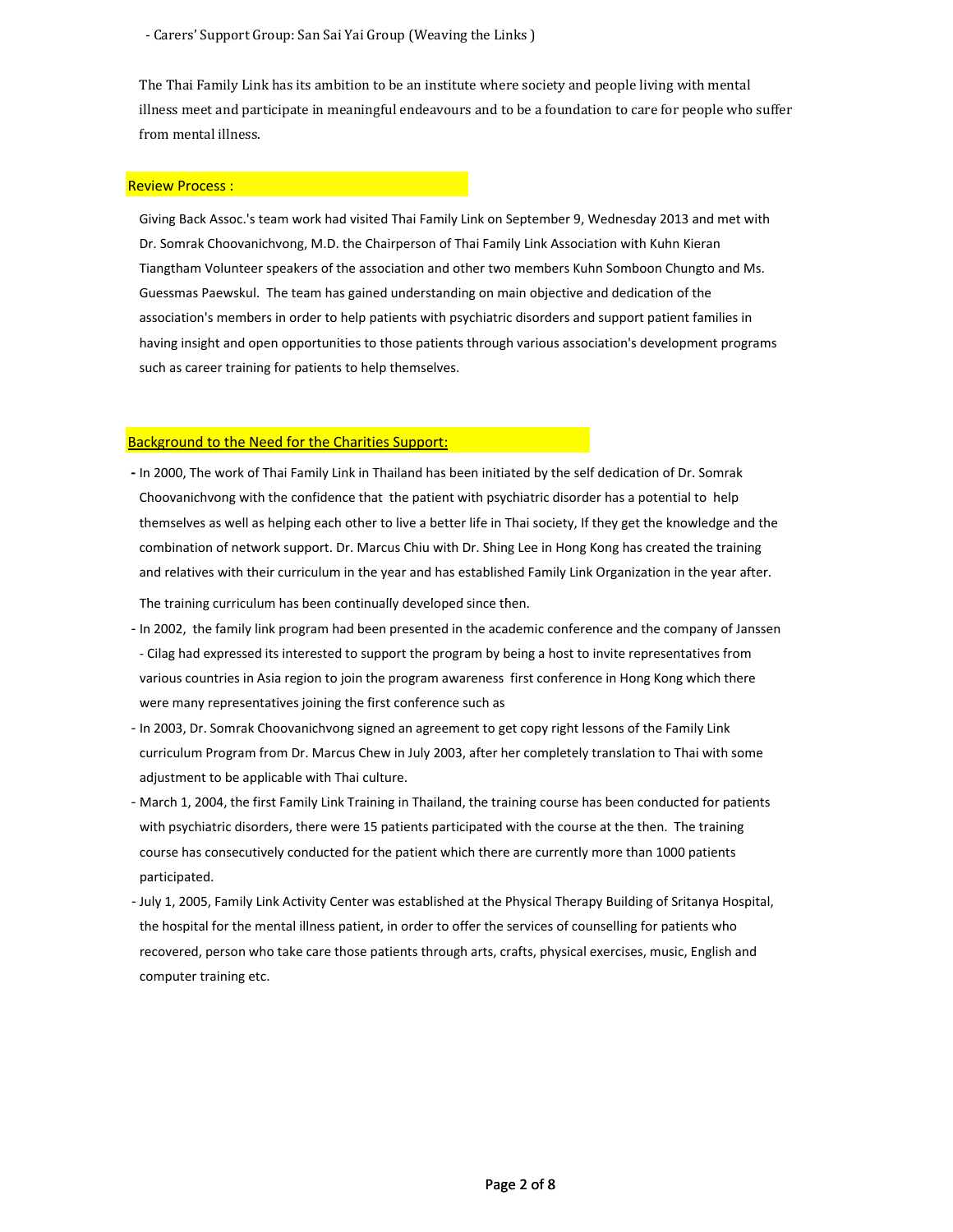# Summary Family Link Association Process which included with:-

# **Board Committee, Supporting Teams, Volunteers**

| 1. Rehabilitation               | 2. Education                      | 3. Advocacy                  |  |
|---------------------------------|-----------------------------------|------------------------------|--|
| 1.1 Activities Center.          | 2.1 Training Family Link          | 3.1 Surveillance stigma      |  |
| 1.2 Bipolar club including club | 2.2 Magazine Friends of Mental    | 3.2 To be the voice of       |  |
| friends, Club beat depression   | Health Care                       | psychiatric patients.        |  |
| etc.                            | 2.3 Tripartite Speaker Teams      |                              |  |
| 1.3 Life Development Center     | Project                           |                              |  |
| Psychiatric at Klong Khuan      | 2.4 Knowledge of media            |                              |  |
| 1.4 The light on life Project:- | production for psychiatric        |                              |  |
| Parent engagement project       | disorders.                        |                              |  |
| Little Magnate project          |                                   |                              |  |
| <b>4.Staff Development</b>      | <b>5. Community Service</b>       | 6. Relations and fundraising |  |
| 4.1 Training Officer            | 5.1 Counseling for the caregivers | 6.1 Relations                |  |
| 4.2 Training Volunteer training | of Family Link Center             | 6.2 Development the website  |  |
| 4.3 Training Instructor         | 5.2 Counseling caregivers         | 6.3 Funding                  |  |
|                                 | Bipolar OPD at Srithanya          |                              |  |
|                                 | hospital                          |                              |  |
|                                 | 5.3 Consultation with a mental    |                              |  |
|                                 | health at Satian Thamma           |                              |  |
|                                 | Sathan                            |                              |  |
|                                 | 5.4 Cooperation with other        |                              |  |
|                                 | organizations in the various      |                              |  |
|                                 | agendas.                          |                              |  |

# The main activities of the Foundation are as follows:-

### **Operation Report on the results of the Association year 2013**

- **‐ Association activities presentation for training courses following :**
- 1. Curriculum project of the family Link 3 courses with 99 participants
- 2. The project of the activity center of the family Link detail as follow :
	- ‐ Rehabilitation program with 304 in‐patients and 2,230 out‐patients
	- ‐ Medical field trip of doctors, nurses and students total 309 persons
	- ‐ Medical student internships 12 students.
	- ‐ Camping for patient in order to empowerment 2 times.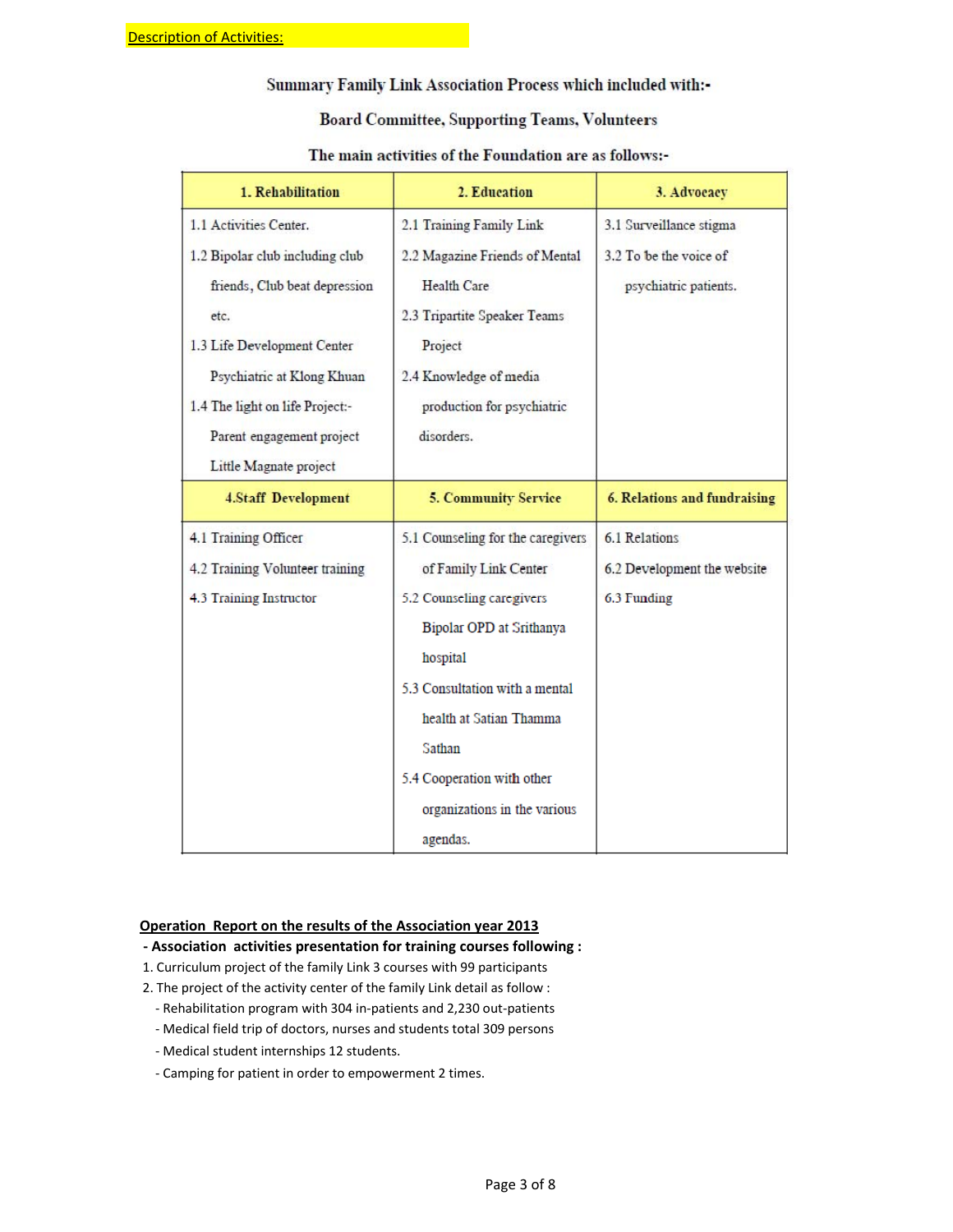### **‐ The three Bridging Projects**

#### **‐ Enhancing knowledge and creating awareness to the educational, religious , volunteer professional persons**

as well as young volunteer helping people with disabilities.

‐ Educating and empowerment staff members to work with other organizations.

- To conduct activities in order to speak for those who live with psychic disorder such as Radio Broadcasting Program, People Congress meeting etc.

#### **‐ The Light on the way of life Project**

‐ Potential development program for 5th young entrepreneur Programs.

#### **‐ The cozy family ties Project**

The psychiatric consultant for those who are interested at Satien Dharma Satarn every weekend.

### **‐Bipolar Club Project :**

‐ Monthly meeting to enhance, empower its members with special speaker occasionally.

- ‐ Leaders conference on basic consultancy topic
- ‐ Basic consultancy arrangement
- ‐ Produce Bipolar publish media.
- ‐ 4th Bipolar New Sky party with 238 participants at Asia Hotel, Bangkok.

### **‐ Fostering Tie Project**

Monthly meeting for care taker with field trip

### **‐ Psychiatric patient life Development Center project, Chachengsao**

‐ Building Baan Feungfa, Baan Tantawan, 4 bathrooms, and canteen.

#### **Volunteering**

Thai family Link has run its operation on voluntary basis which details following :

| - Permenant Volunteers | 7 persons  |
|------------------------|------------|
| - Part-time Volunteers | 30 persons |
| - Lecturer Volunteers  | 10 persons |

As for Permanent Volunteers, they all work at Head Office in Nonthanburi and received compensation in form of vehicle and transportation expenses. Their working hour would not excess 16 days a month Mostly, have been assigned to take responsibility upon to their knowledge and skill as other entity's staff members such as accountant, secretary, administration etc.

Part‐time Volunteers also mainly work at Head Office and would be allocated to the training Center located in Chachengsao province occasionally upon to the training course open. This group of volunteers do not receive any compensation, mostly work on voluntary basis.

Lecturer Volunteers will be assigned to conduct training courses organized by the association and will be allocated to the training center and head office upon to the courses location. This group of volunteers do not receive any remuneration, they work for association on voluntary basis.

### Significant Remark

As per annual meeting of the board of the association on August 9, 2014, there was a significant agenda mentioning on closing the association operation due to its major supporters has stopped its support since the beginning of year 2013 including reduction of other medical companies grant who was affected by medicine national list reduction policy of the government, those companies also has reduced their support to the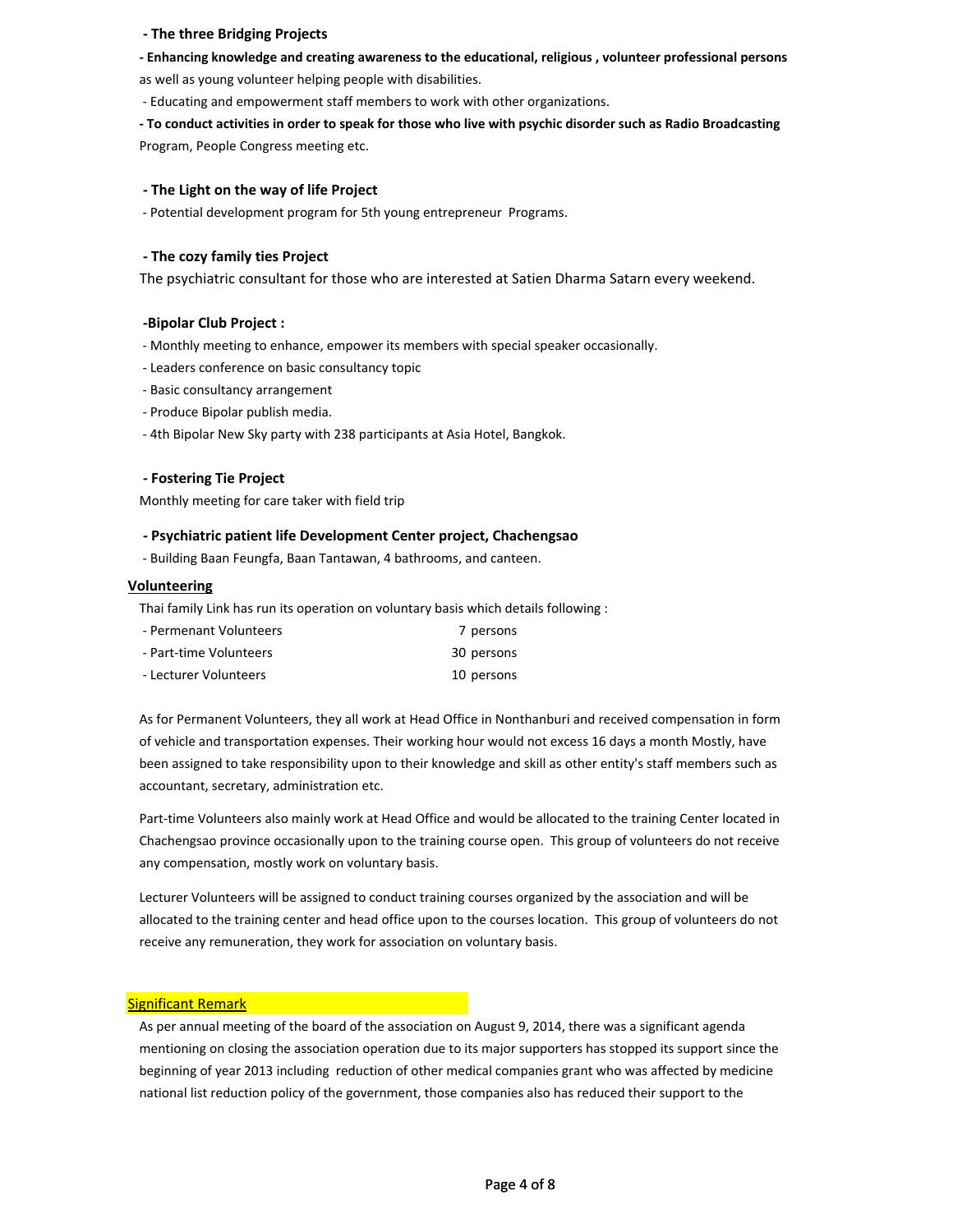association. Consequently, the association need to seek more supporters and fund sources in response to the new budget setting for year 2015 at Baht 2.2 million in order to continue the association's activities in line with its missions state below :

- 1. To educate those in in psychiatric and community.
- 2. To rehabilitate and empower of psychiatric patients and caregivers.
- 3. To develop the rehabilitation program for psychiatric patients and caregivers.

### Primary Supporting Organisations:

- ‐ Johnson & Johnson
- ‐ Janssen ‐ Cilag
- ‐ Astra Zeneca

#### Reporting

The Family Link Association has presented its audited financial statement year 2012 and 2013 which had been audited by certified auditor named Ms. Nusaree Puripunyo, certified number 7665 including the latest minutes of the board meeting on August 9, 2013 which has the association working plan in 2014 as well.

### Values and Transparency:

According to the information received from the association's accountant volunteer, for the year 2012, the foundation had been financial supported the volunteer remuneration from other charity by the form of volunteer expenses. In 2013, the foundation has kept recording the volunteering remuneration as a part of its own expenses resulting its volunteer remuneration expenses in 2013 was much higher than previous year.

In addition, the main corporate supporters such as Johnson & Johnson has stopped its financial grant to the association in 2013 causing much reduction on donation in the year. In our opinion, on the present situation of the association, the administration cost is considered high at 55% of its income in the year , especially, when the association need to keep recording its own permanent expenses for volunteers remuneration.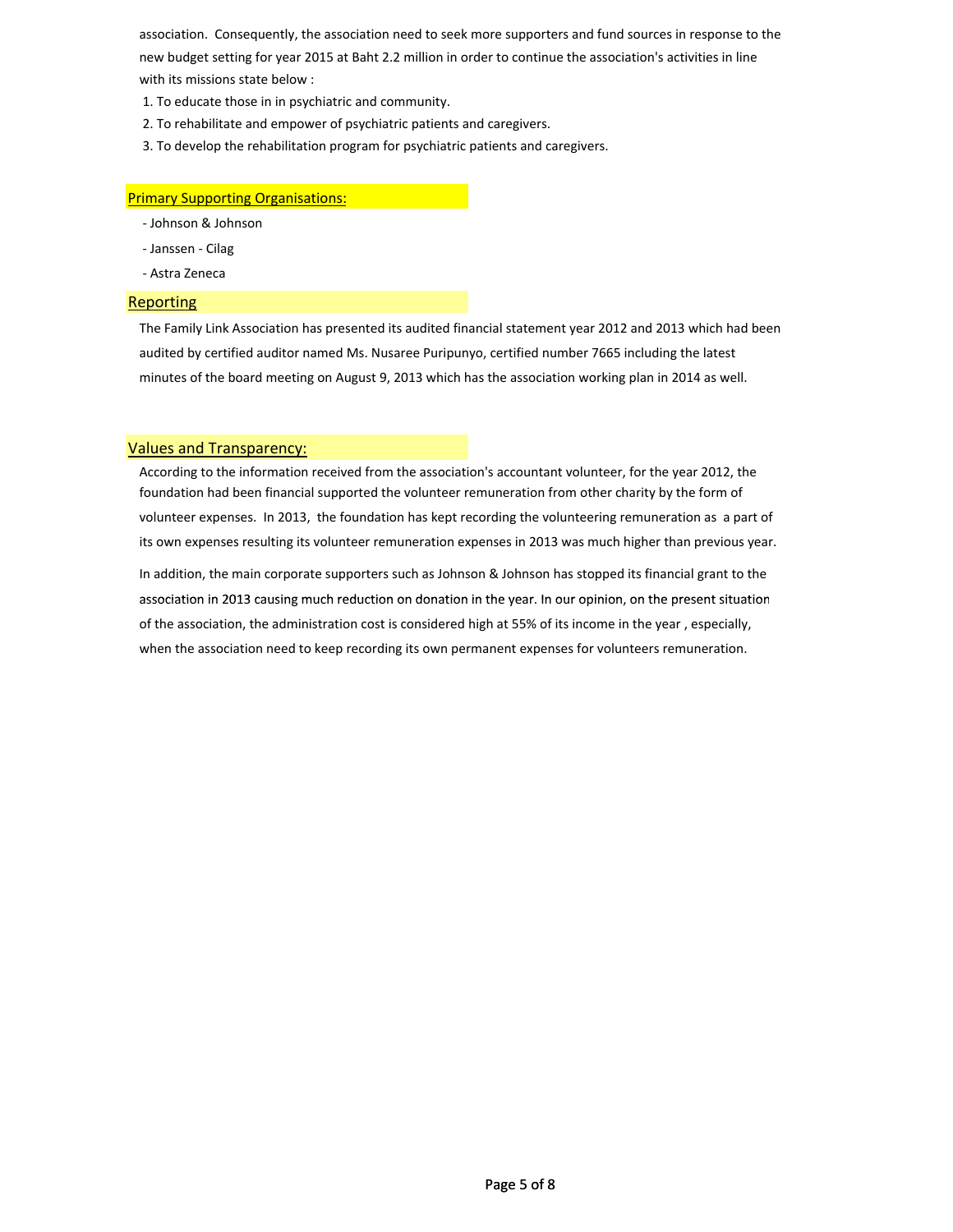| <b>Financials</b>                                     | Charity:               | <b>Thai Family Link Association</b> |                          |                                        |                                |
|-------------------------------------------------------|------------------------|-------------------------------------|--------------------------|----------------------------------------|--------------------------------|
|                                                       | <b>Audited</b>         |                                     |                          |                                        | <b>Audited</b>                 |
| <b>Asset</b>                                          | 2012                   |                                     |                          |                                        | 2013                           |
|                                                       | THB                    |                                     |                          |                                        | THB                            |
| <b>Current Asset</b>                                  |                        |                                     |                          |                                        |                                |
| Cash and cash equivalent                              | 3,580,467<br>3,580,467 |                                     |                          |                                        | 3,102,006<br>3,102,006         |
|                                                       |                        |                                     |                          |                                        |                                |
| <b>Receipts and Outgoings</b>                         |                        |                                     | <b>Notional</b>          | <b>Notional</b>                        |                                |
|                                                       | <b>Audited</b>         |                                     | <b>Donation</b>          | <b>Time Value</b><br><b>Volunteers</b> | <b>Audited</b>                 |
|                                                       | 2012                   |                                     | 2013                     | 2013                                   | 2013                           |
|                                                       | THB                    |                                     | <b>THB</b>               | <b>THB</b>                             | <b>THB</b>                     |
| <b>Income</b>                                         |                        |                                     |                          |                                        |                                |
| Member fees                                           | 9,400                  |                                     |                          |                                        | 9,800                          |
|                                                       |                        |                                     |                          |                                        |                                |
| Donation income                                       | 3,564,352              |                                     |                          |                                        | 1,846,104                      |
| Training income                                       | 34,600                 |                                     |                          |                                        | 50,800                         |
| Income from selling                                   | 133,060                |                                     |                          |                                        | 155,020                        |
| Income from services                                  | 215,000                |                                     |                          |                                        | 150,000                        |
| Rental income                                         |                        |                                     |                          |                                        | 18,000                         |
| Notional Volunteer Time Value                         | 153,600                |                                     |                          | 288,000                                | 288,000                        |
| <b>Bank interest</b>                                  | 18,215                 |                                     |                          |                                        | 24,041                         |
|                                                       |                        |                                     |                          |                                        |                                |
| Total                                                 | 4,128,227              |                                     | $\overline{\phantom{a}}$ | 288,000                                | 2,541,765                      |
| <b>Expenses</b>                                       |                        |                                     |                          |                                        |                                |
| <b>Operation Expenses</b>                             |                        |                                     |                          |                                        |                                |
| Cost of good sold                                     | 36,474 1%              |                                     |                          |                                        | 37,503 1%                      |
| Speaker & Volunteer remuneration                      | 116,568 3%             |                                     |                          |                                        | 143,380<br>6%                  |
| Meeting & activities expenses                         | 101,805 2%             |                                     |                          |                                        | 29,791 1%                      |
| <b>Bipolar Club expenses</b>                          | 217,629 5%             |                                     |                          |                                        | 235,508 9%                     |
| Activities Center expenses                            | 15,977                 | 0%                                  |                          |                                        | 21,291 1%                      |
| Young Entrepreneur Project                            | 11,660 0%              |                                     |                          |                                        | 31,114 1%                      |
| Walking to freedom project                            | 553,834 13%            |                                     |                          |                                        | 0%                             |
| Fostering tie training course                         | 66,920 2%              |                                     |                          |                                        | 190,488<br>7%                  |
| Field trip at Klong Kuean<br>Total operation expenses | 1,120,866 27%          | 0%                                  |                          |                                        | 60,910<br>2%<br>749,984<br>30% |
|                                                       |                        |                                     |                          |                                        |                                |
| <b>Administration &amp; Marketing Expenses</b>        |                        |                                     |                          |                                        |                                |
| 7 Volunteers remuneration                             | 390,540 9%             |                                     |                          |                                        | 778,700 31%                    |
| Administrative expenses                               | 271,349 7%             |                                     |                          |                                        | 509,595 20%                    |
| Depreciation                                          | 57,768 1%              |                                     |                          |                                        | 82,577<br>3%                   |
| Human Development expenses                            | 5,500 0%               |                                     |                          |                                        | 5,161 0%                       |
| Income tax                                            | 9,475 0%               |                                     |                          |                                        | 9,521 0%                       |
| <b>Total Administration expenses</b>                  | 734,632 18%            |                                     |                          |                                        | 1,385,554 55%                  |
| <b>Total expenses</b>                                 | 1,855,498              |                                     |                          |                                        | 2,135,538                      |
| Less Notional Volunteer Value                         |                        |                                     |                          | 288,000                                | 288,000                        |
| % of Operation expenses                               | 27%                    |                                     |                          |                                        | 30%                            |
| % of Overhead                                         | 18%                    |                                     |                          |                                        | 55%                            |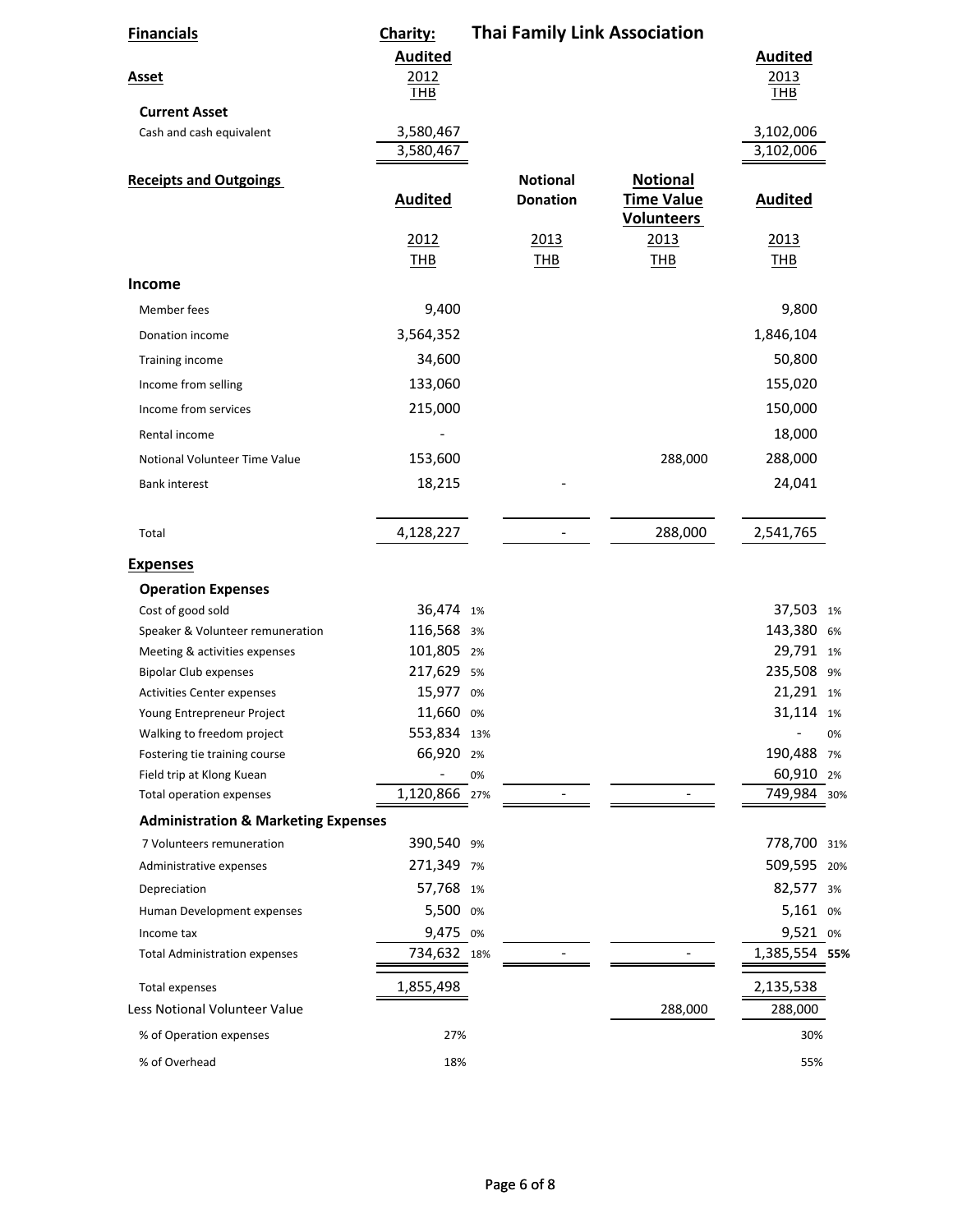# Charity Review **Family Link for Recovery Foundation**

Family Link for Recovery foundation has been established and officially registered as foundation on March 7, 2013 which its registered number Nor.Bor.216 situated in 2nd floor of Physical therapy building, Sritanya Hospital, number 47 Moo.4 Tiwanon Rd. Nonthaburi with its purposes as follow :

- ‐ To support Thai Family Link Association's operation
- ‐ To support the establishment and operation of development center for assistant psychiatry in Chacheongsao
- ‐ To support and disseminate knowledge of knowledge of health and psychiatry
- ‐ To support career and working potential of psychiatric patient.
- ‐ To support education and development of knowledge related to rehabilitation of psychiatry.
- ‐ And to collaborate with other charities for public interests.

### **Reporting**

Family Link for Recovery Foundation has presented its first audited financial statement for year 2013 which has been audited by Ms.Nusari Puripunyo certified auditor no. 7665 The financial statement has reported the foundation's activities from the initiated state on the foundation establishment date March 7, 2013 with ending at December 31, 2013.

### Value and Transparency:

The foundation has newly founded on March 7, 2013 with its first support the establishment and operation of development center for assistant psychiatry in Chacheongsao. There was no any staff expenses for the physical year, the foundation and the Thai Family Link Association has a synergy by using the same resources such as website, partial staff volunteer etc. Its administration expenses for the year is considered low.